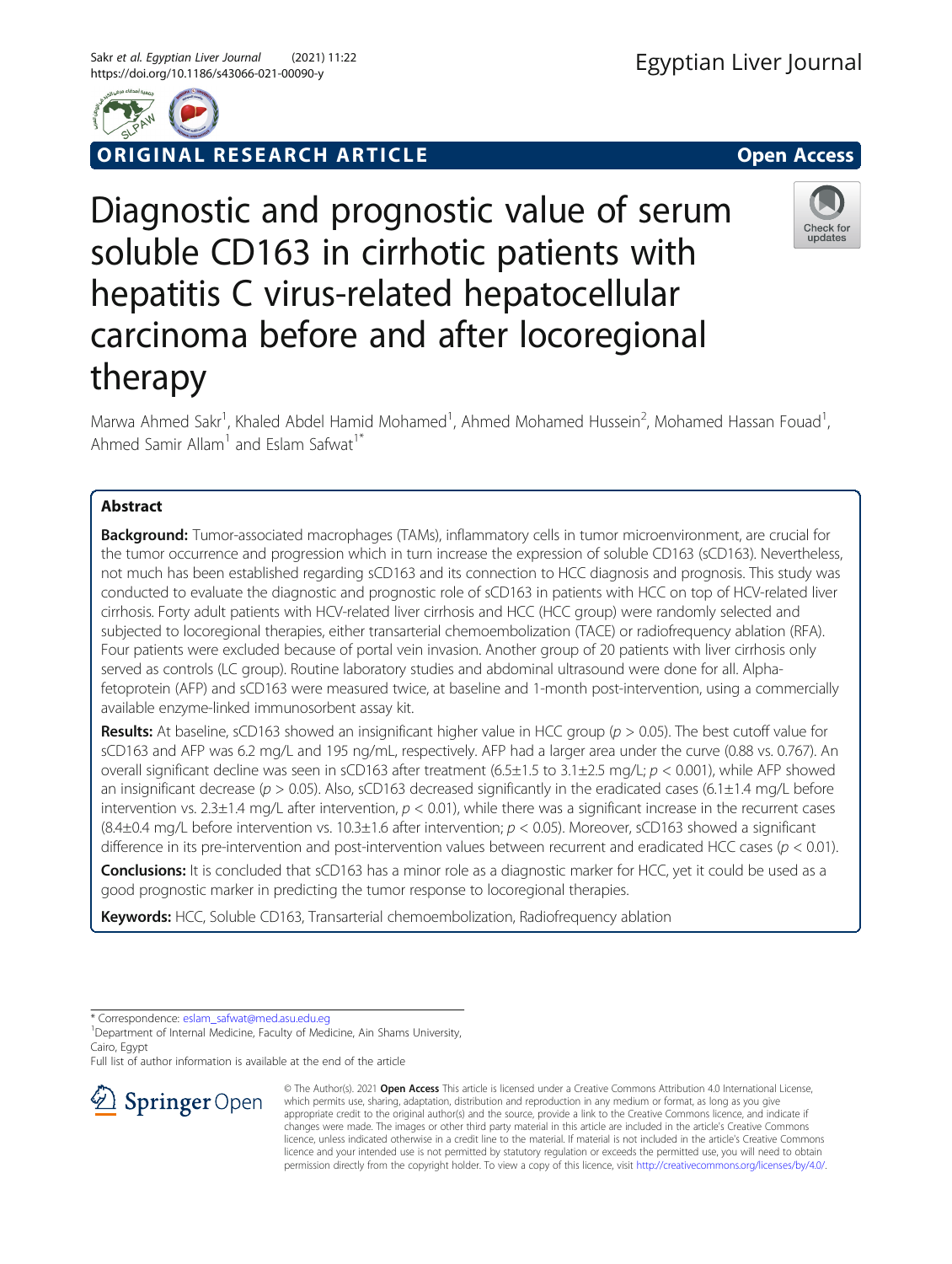# Background

Hepatocellular carcinoma (HCC) poses a major global health problem as it is the fifth most common cancer and the second most frequent cause of cancer-related death worldwide, with an estimate of 7% of all cancers and with 5-year survival of 18% [\[1\]](#page-8-0). Most of HCC cases arise within chronically inflamed liver tissues, with the majority due to viral hepatitis with HBV (54% of all HCCs) or HCV (31% of all HCCs), cirrhosis (80% of all HCCs), high alcohol consumption, obesity, genetic disorders such as hemochromatosis, and exposure to aflatoxin-contaminated foodstuff [[2](#page-8-0)].

In addition to the underlying liver cirrhosis as a pathogenic precursor of HCC, HCV may unintentionally be a precursor to HCC development through several mechanisms including persistent hepatocyte inflammation and immune-mediated intracellular oxidative stress damage and deregulation of cell signaling pathways induced by viral proteins (HCV core, NS3, and NS5A/B). Moreover, HCV facilitates metabolic re-programming to steatosis, which in turn leads to progressive fibrosis and HCC [\[3](#page-8-0)].

As a well-known fact, surgical resection and liver transplantation (LT) are the mainstay curative tools for the long-term survival, yet despite the advances in this field, only 5–15% of HCC lesions are estimated to be readily resectable. This might be attributed to many factors including tumor location and size or severity of the underlying liver disease [[4\]](#page-8-0).

Thus, locoregional therapy is considered among the most important and feasible lines of HCC treatment including radiofrequency ablation (RFA) and transarterial chemoembolization (TACE). RFA is the best tool in patients with early stage of HCC who are not eligible for surgical resection or  $LT$  [\[5\]](#page-8-0). On the other hand, TACE has been shown to be a good therapeutic option in patients with Child-Pugh A-B cirrhosis with no local vascular invasion or extrahepatic cancer-related symptoms, and it could be applied before LT as a neoadjuvant therapy or as a means of downstaging of patient's condition  $[6]$  $[6]$  $[6]$ .

Hepatocellular carcinoma usually progresses with subclinical events or with minor abnormalities in hepatic functions escaping early diagnosis, which in turn makes screening and surveillance of this fatal disease highly crucial, giving a good chance for early intervention. In standard clinical practice, imaging studies are so long considered the gold standard non-invasive methods, where abdominal ultrasonography is the most widely used screening imaging study, followed by triphasic computed tomography (CT) or dynamic magnetic resonance imaging (MRI) as confirmatory tools [\[7\]](#page-9-0). However, the diagnostic performance of imaging technologies is sometimes unsatisfactory, particularly for the diagnosis of small lesions and early-stage HCC [[8\]](#page-9-0).

Serological biomarkers can provide a diagnostic support for the imaging results and may provide a crucial breakthrough in detecting biochemical changes prior to the image-based identification of hepatic malignant nodules. Alpha-fetoprotein (AFP) is the most extensively tested biomarker in HCC. However, it has a limited diagnostic performance in HCC surveillance with a sensitivity of only 25% for nodules smaller than 3 cm [\[9](#page-9-0)]. Besides, variable levels of AFP might be seen in liver cirrhosis or might reflect flares of underlying viral infection [[10\]](#page-9-0). This raises our need for identification of new more reliable biomarkers for early diagnosis of HCC.

Mounting evidence has shown that macrophages are involved as a key pathogen in many conditions that range from severe sepsis to carcinogenesis [\[11](#page-9-0)]. According to their functional status, macrophages are further subclassified into M1 (classically activated) and M2 (alternatively activated), where tumor-associated macrophages (TAM) have an M2 phenotype with pro-tumoral impacts [[12](#page-9-0)]. HCC is a typical example of an inflammation-related tumor, as more than 90% of HCC cases arise in the context of hepatic injury and inflammation, a fact that was shown in some anecdotal studies where an interaction between HCC cells and hepatic macrophages was illustrated by the association between the density of the TAMs and HCC progression. Consequently, macrophages may repre-sent a possible therapeutic target in HCC [\[13\]](#page-9-0).

Moreover, macrophage-associated markers have raised scientists' interest as possible markers of HCC presence and progression. Among these markers is the hemoglobinhaptoglobin scavenger receptor CD163, which is located exclusively on the cell surface of macrophages and monocytes. Upon macrophage activation, CD163 is shed from the cell surface into the circulation. Thus, the soluble form of CD163 (sCD163) might be considered a promising specific marker of macrophage activation that might have a good capacity as a biomarker of the severity and outcome of various liver diseases, including HCC [\[14](#page-9-0)].

In this study, we aimed to evaluate the diagnostic utility of serum sCD163 in HCC and to study its role as a prognostic marker before and after locoregional intervention.

# Methods

This study was a prospective single-center study conducted on 40 randomly selected adult patients with HCVrelated liver cirrhosis and HCC (HCC group). The diagnosis of HCC was confirmed according to the American Association for the Study of Liver Diseases (AASLD) guidelines in 2011 [[15\]](#page-9-0). Another group of 20 age- and sexmatched subjects with only liver cirrhosis without HCC participated as a control group (LC group). The study was carried out on patients attending the hepatology outpatient clinics or admitted at the internal medicine department, in collaboration with the Radiology Department, Ain Shams University Hospitals, during the interval between September 2018 and May 2019.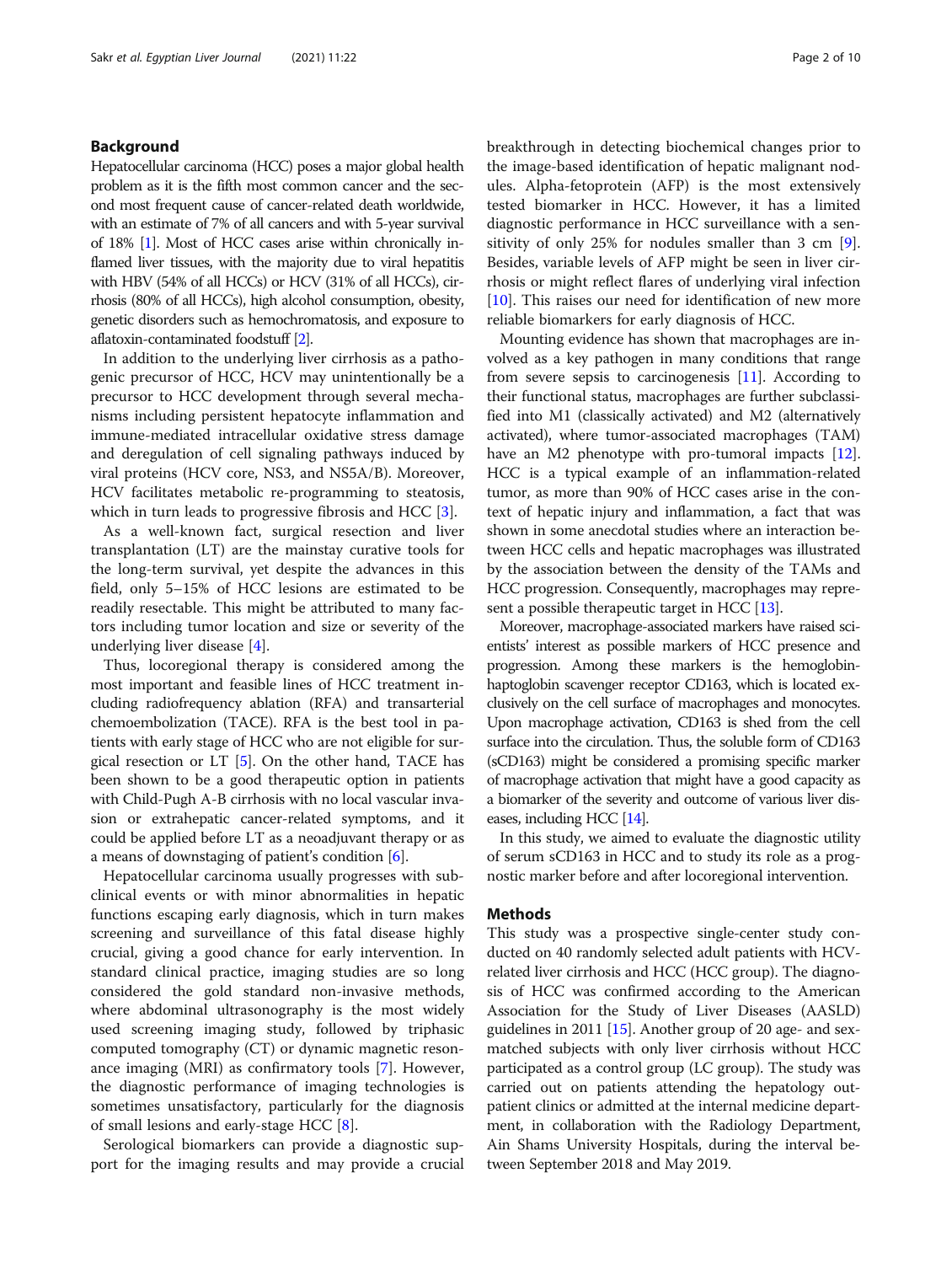During patients' selection, those with any contraindication for locoregional therapies were excluded from the study, including any radiological evidence of major portal or hepatic vein branch invasion, extrahepatic metastases or other non-hepatic malignancies, Child-Pugh class C cirrhosis or impaired coagulation profile (platelet count below  $50\times10^{9}$ /L or prothrombin activity below 50%), active gastrointestinal bleeding, and pregnancy.

The study was performed according to the ethical standards for human experimentation and in accordance with the ethical principles of the 1975 Declaration of Helsinki that was granted by the local Ethics Committee of Ain Shams University. Before enrollment in the study and after explaining the aim of the study and the nature of the investigations and interventions required, an informed written consent was obtained from all participants.

Patients in both groups were subjected to a thorough medical history, clinical assessment, and laboratory investigations including complete blood count, hepatic and renal profiles, and viral markers (HCV Ab and HBsAg). Serum AFP was measured in all subjects using human AFP EIA kit (CanAg Diagnostics; Gothenburg, Sweden) according to the manufacturer's instructions.

Serum sCD163 levels were determined with the Macro163 sandwich ELISA (Trillium Diagnostics, Bangor, Maine, USA) according to the recommendation of the manufacturer. The assay is based on the principle of the sandwich ELISA. A polyclonal antibody recognizing CD163 is immobilized on the surface of a microtiter plate. After incubation with the sample or recombinant CD163 standard, a second biotinylated monoclonal antibody recognizing CD163 is added. Detection of the latter was done by adding streptavidin-horseradish peroxidase (HRP). Using TMB as substrate for the enzyme HRP, the amount of sCD163 protein could be quantified. Before use, all buffers should be allowed to reach room temperature  $(20-25 \text{ °C})$  except for reagent F (TMB) which is kept at 4 °C. The washing buffer (reagent D) is diluted 10 times with demineralized water before use. The dilution buffer (reagent E) is diluted 10 times with demineralized water before use.

Abdominal ultrasound was done for all patients, and only those in HCC group underwent further confirmatory imaging studies including abdominal triphasic CT or dynamic MRI as a part of HCC diagnosis. Child-Pugh classification was calculated for all studied patients to assess the severity of liver disease, depending on patients' clinical and laboratory data (ascites, hepatic encephalopathy, serum albumin, serum bilirubin, and international normalized ratio INR).

Radiofrequency ablation was applied for patients with very early (BCLC-0) or early (BCLC-A) HCC who are not candidates for liver resection or LT, with tumor size less than 5 cm in diameter or less than three nodules with a maximum diameter of 3 cm. RFA was performed using a specific electrode into the targeted lesion that generates a zone of thermal destruction encompassing the tumor (temperature range 60–100 °C). A heat-sink effect is also generated by the convective cooling by adjacent blood vessels when ablated tissues are heated [\[16](#page-9-0)]. TACE was applied in patients with intermediate BCLC stages who had Child-Pugh A-B cirrhosis, large or multifocal HCC, which were not suitable for surgical resection or RFA. It was performed in a super-selective way, depending on the details provided in the imaging studies, by injecting the feeding artery of tumor nodule with the emulsion of lipiodol chemotherapy drug and then use the same vascular embolization to obtain the synergistic effect of cytotoxic activity of drug and ischemia [\[17](#page-9-0)]. Both techniques were performed by an expert interventional radiologist.

During follow-up, AFP, sCD163, and imaging studies were performed twice in the HCC cohort (baseline and 1-month post-intervention).

## Statistical methods

The collected data were coded, tabulated, and statistically analyzed using the IBM SPSS statistics (Statistical Package for Social Sciences) software version 18.0, IBM Corp., Chicago, USA. Descriptive statistics were done for quantitative data as mean  $\pm$  SD (standard deviation) for normally distributed data, and median and 1st and 3rd interquartile range for non-normally distributed data, while it was done for qualitative data as number and percentage.

For quantitative variables, independent t-test was used in cases of two independent groups with normally distributed data, paired  $t$ -test in cases of two dependent groups with normally distributed data, Mann-Whitney U in cases of two independent groups with non-normally distributed data, and Wilcoxon signed rank test in cases of two dependent groups with non-parametric data.

In qualitative data, analyses for independent variables were done using Chi square test for differences between proportions and Fisher's exact test for variables with small, expected numbers.

ROC curve was constructed to evaluate the performance of different tests and differentiate between certain groups. The level of significance was taken as  $p$ -value <  $0.05$  is significant and  $< 0.01$  is highly significant, otherwise is insignificant.

# Results

A total of 60 subjects were recruited in this study, including 40 patients with proved liver cirrhosis and HCC with mean age of 57.1±6.8 years old (28 were males (70%) and 12 females (30%)), and 20 patients with liver cirrhosis only with mean age of 54.8±7.6 years old (12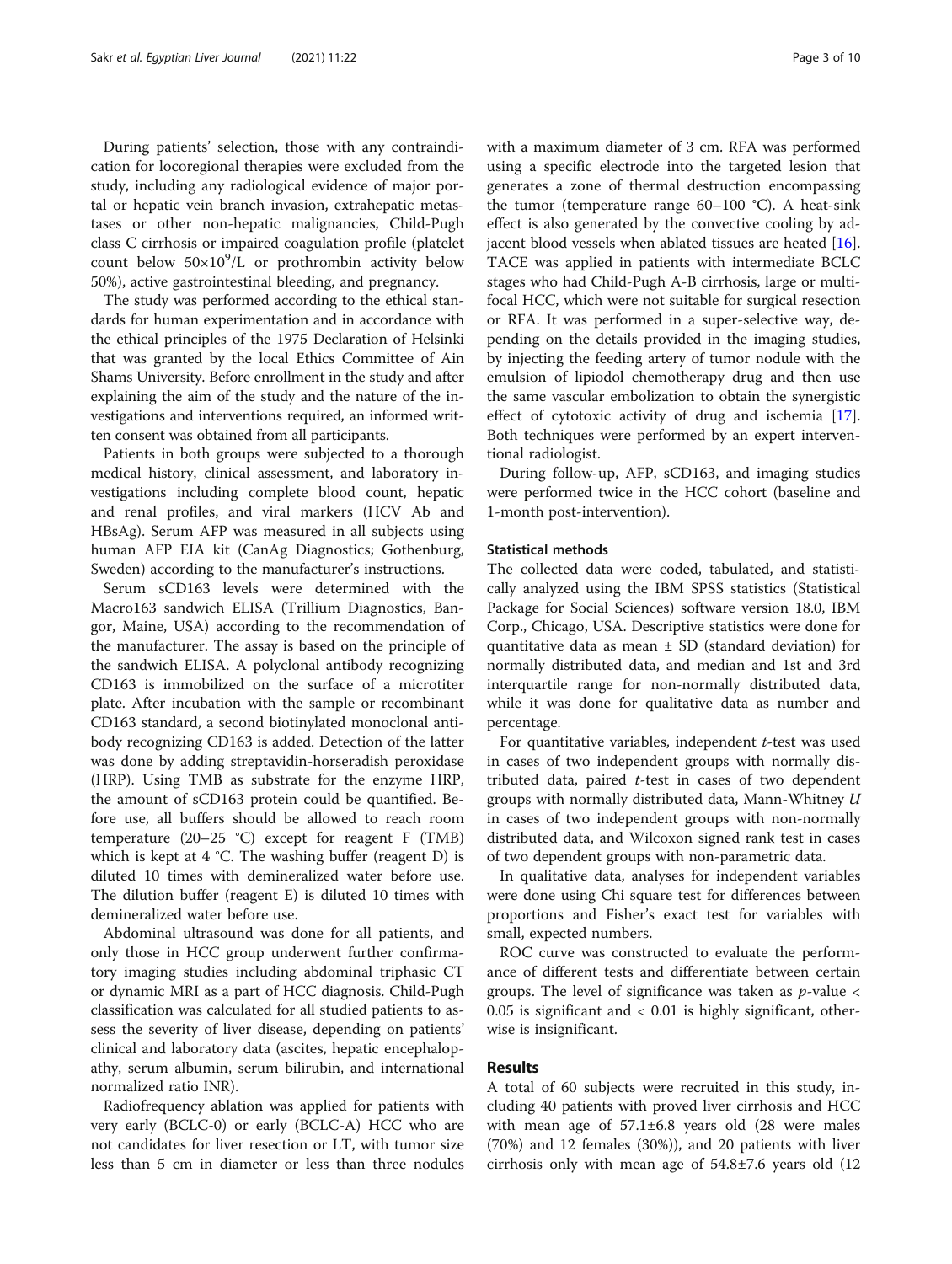were males (60%) and 8 females (40%)). Hepatitis C virus (HCV) was the underlying etiology in all included subjects. Child-Pugh A class was found in 32 patients (23 in the HCC group and 9 in the LC group), Child-Pugh B in 27 patients (17 in the HCC group and 10 in the LC group), and Child-Pugh C in 1 patient in the liver cirrhosis group. Demographic and laboratory data of all studied subjects are shown in Table 1.

At baseline, the mean value of sCD163 was higher in the HCC group as compared to the LC group, yet nonsignificant (6.6±1.6 mg/L vs. 6.1±1 mg/L;  $p = 0.079$ ). On the other hand, AFP showed a significant difference between the 2 groups with a median value much higher in the HCC group (305 ng/ml vs. 25 ng/ml;  $p < 0.001$ ) (Table [2\)](#page-4-0). Among the randomly selected 40 HCC patients, 4 of them were found to have portal vein invasion and were excluded from underlying locoregional therapy. None had PVT in LC group. sCD163 was significantly higher among cases with portal vein thrombosis  $(8.4\pm0.2 \text{ mg/L vs. } 6.0\pm1.5 \text{ mg/L}; p < 0.001)$ , while AFP showed no significant difference regarding PVT.

For the estimation of diagnostic efficacy, ROC curve was performed for both sCD163 and AFP to get the best cutoff value to discriminate between HCC and LC group. Area under the curve (AUC) for serum sCD163 was 0.767 (95% CI 0.644–0.889) while that of AFP was 0.880 (95% CI 0.79–0.969). Both were statistically significant ( $p < 0.01$ ). According to the curve, the best cutoff value for sCD163 was 6.2 mg/L, above which the sensitivity to discriminate HCC patients was 63.9%, and below which the specificity to discriminate LC patients was 85% with 71.4% diagnostic accuracy (true results for both), while AFP could differentiate HCC from LC cases at a cutoff value of 195 ng/mL, with 75% sensitivity, 85% specificity, and 78.6% diagnostic accuracy (Table [3](#page-4-0), Fig. [1](#page-5-0)).

The approved selection criteria were applied for locoregional therapies, where 26 patients were eligible for TACE and 10 patients for RFA. During follow-up (1 month) after intervention, 6 patients had HCC recurrence (3 in RFA and 3 in TACE). At that time, 1 month after therapeutic intervention, sCD163 showed an overall significant decline from a mean value of  $6.5\pm1.5$  to  $3.1\pm$ 2.5 mg/L in all treated case;  $p < 0.001$ . Also, AFP decreased from a median value of 327 to 280 ng/ml, yet it was an insignificant decline ( $p = 0.66$ ) (Table [4\)](#page-5-0).

For further details, sCD163 and AFP were compared in both recurrent and eradicated HCC cases before and after intervention. sCD163 showed a significant decrease in the eradicated cases ( $n=30$ ), with a mean value of  $6.1\pm$ 1.4 mg/L before intervention as compared to 2.3±1.4 mg/L after intervention ( $p < 0.001$ ), while it showed a significant increase in the recurrent cases  $(n=6)$  (8.4 $\pm$ 0.4 mg/L before intervention vs. 10.3±1.6 after intervention;  $p = 0.022$ ). Moreover, sCD163 showed a significant

Table 1 Demographic and laboratory data of studied groups

| Parameter                                 |                 | HCC group $(n=40)$ | LC group $(n=20)$ | $\boldsymbol{p}$ |
|-------------------------------------------|-----------------|--------------------|-------------------|------------------|
| Age (years)                               |                 | $57.1 \pm 6.8$     | 54.8±7.6          | 0.236            |
| BMI $(Kg/m2)$                             |                 | 24.7±2.1           | $25.4 \pm 3$      | 0.365            |
| Gender                                    | Male $n$ (%)    | 28 (70%)           | 12 (60%)          | 0.439            |
|                                           | Female n (%)    | 12 (30%)           | 8 (40%)           |                  |
| Child-Pugh class                          | A $n$ (%)       | 23 (57.5%)         | 9(45%)            | 0.305            |
|                                           | $B \nmid n (%)$ | 17 (42.5%)         | 10 (50%)          |                  |
|                                           | $C \cap (\% )$  | $0(0.0\%)$         | 1(5%)             |                  |
| ALT (U/L)                                 |                 | 57.0±28.3          | $40.2 \pm 17.3$   | 0.006            |
| AST (U/L)                                 |                 | 57.9±31.0          | 30.9±17.1         | < 0.001          |
| ALP (U/L)                                 |                 | 79.2±23.6          | 88.4±30.7         | 0.25             |
| S. albumin (g/dl)                         |                 | $3.6 \pm 0.4$      | $3.4 \pm 0.6$     | 0.156            |
| T. bilirubin (mg/dl)                      |                 | $1.5 \pm 0.4$      | $1.7 + 0.6$       | 0.13             |
| D. bilirubin (mg/dl)                      |                 | $0.7 + 0.2$        | $0.9 + 0.4$       | 0.117            |
| <b>INR</b>                                |                 | $1.4 \pm 0.38$     | $1.31 \pm 0.37$   | 0.37             |
| Hemoglobin (g/dL)                         |                 | $11.0 \pm 1.5$     | $10.3 \pm 0.9$    | 0.022            |
| WBCs ( $\times$ 10 <sup>3</sup> /mL)      |                 | 7±2.3              | $5.6 \pm 1.4$     | 0.28             |
| Platelets ( $\times$ 10 <sup>3</sup> /mL) |                 | 148.0±36.5         | 137.4±41          | 0.313            |
| S. creatinine (mg/dL)                     |                 | $0.85 \pm 0.32$    | $0.79 \pm 0.32$   | 0.516            |
| S. sodium (mEq/L)                         |                 | 137.6±3.8          | $136.3 \pm 3.1$   | 0.187            |
| S. potassium (mEq/L)                      |                 | $4.0 \pm 0.5$      | $4.2 \pm 0.4$     | 0.129            |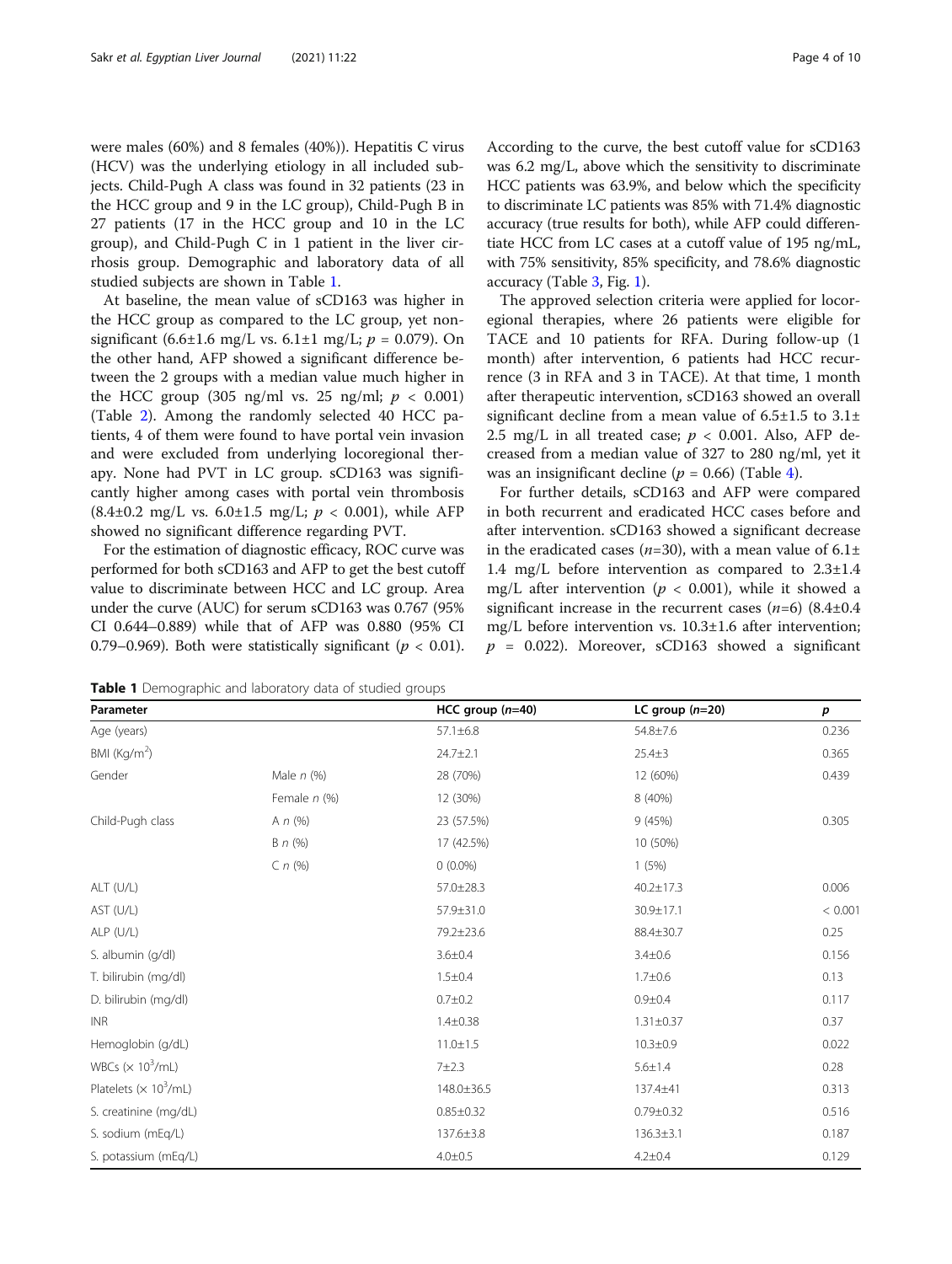| Parameter                | sCD163 (mg/L) |             |       | AFP (ng/ml) |                |       |
|--------------------------|---------------|-------------|-------|-------------|----------------|-------|
|                          | Mean±SD       | Range       |       | Median      | <b>IQR</b>     |       |
| HCC group $(n=40)$       | $6.6 \pm 1.6$ | $3.7 - 8.8$ | 0.079 | 305         | 145.8-550.5    | 0.001 |
| <b>LC</b> group $(n=20)$ | $6.1 \pm 1$   | $4.9 - 8.3$ |       | 25          | $12.8 - 110.5$ |       |

<span id="page-4-0"></span>**Table 2** Comparison between the 2 studied groups as regards baseline sCD163 and AFP

IQR interquartile range

difference in its pre-intervention mean values between recurrent and eradicated HCC cases ( $p < 0.001$ ), and it had a significant difference between both subgroups post-intervention ( $p < 0.001$ ). On the other hand, AFP showed insignificant changes in both recurrent and eradicated cases ( $p > 0.05$ ) (Table [5\)](#page-6-0).

The diagnostic accuracy of both biomarkers was assessed for the discrimination between patients with recurrent and eradicated HCC. ROC curve was performed showing an AUC of AFP before and after intervention 0.528 (95% CI 0.311–0.744) and 0.642 (95% CI 0.374– 0.910), respectively ( $p > 0.05$ ), while that of sCD163 was 0.986 (95% CI 0.000–1.000) and 0.994 (95% CI 0.000– 1.000), respectively ( $p < 0.001$ ). A highly significant difference was found between AUROC of AFP and sCD163  $(p < 0.001)$ . As the AUC of AFP was extremely low, a cutoff value could not be postulated. The best cutoff value of sCD163 at 7.8 mg/L before intervention had a sensitivity of 100% and specificity of 90%, with a positive predictive value of 66.7%, and a negative predictive value of 100%, with a diagnostic accuracy of 91.7%, and at best cutoff value of 5 mg/L after intervention, a sensitivity of 100% and specificity of 86.7% were detected. The positive predictive value of the test was 60%, while the negative predictive value of the test was 100%. The diagnostic accuracy of the test was 88.9% (Fig. [2\)](#page-6-0).

The most relevant demographic, clinical, and biochemical data found in recurrent and eradicated HCC cases were age of patients, Child-Pugh score, s. albumin, and number and size of HCC focal lesions (62.8±3.1 vs. 56.0 $\pm$ 6.9 years,  $p < 0.001$ ; 7.2 $\pm$ 0.8 vs. 5.9 $\pm$ 1.0,  $p = 0.008$ ; 3.3 $\pm$ 0.2 vs. 3.7 $\pm$ 0.4 g/dl,  $p = 0.036$ ; 3.0 $\pm$ 0.0 vs. 1.7 $\pm$ 0.7, p  $< 0.001$ ; 6.2±1.6 vs. 3.3±1.2 cm,  $p < 0.001$ , in recurrent and eradicated HCC cases, respectively) (Table [6\)](#page-7-0).

## **Discussion**

Globally, HCC is reported to be the second most common cause of cancer-related death. Chronic HCV remains on the top of the etiologic factors, considered as a strong promoter of inflammation and hence hepatocarcinogenesis [[18\]](#page-9-0). In recent years, despite the revolution in HCV treatment by the direct-acting antiviral agents (DAAs) with achievement of high rates of sustained virologic response (SVR), the risk of HCV-related HCC could not be fully eradicated, particularly in those with advanced liver disease [[19\]](#page-9-0). Consequently, diagnosis of HCC at early stages seems crucial giving an optimum chance for successful curative treatment, but frequently a challenge due to the scarcity of symptoms until discovered at late stage. Besides, current screening strategies comprising ultrasound for high-risk patients (mainly those with cirrhosis) consume substantial amounts of re-sources, and sensitivity is often suboptimal [\[20](#page-9-0)].

For years, serum AFP has been used as the most useful serum marker for diagnosis of HCC. However, serum AFP is not always elevated to a diagnostic level in all patients, particularly in small HCC, and considerable numbers of patients with more advanced stages would be missed unless another diagnostic tool is used [\[21\]](#page-9-0). Thus, it seems implausibly demanding to require a biomarker that helps in diagnosis and follow-up of HCC after locoregional treatment.

Recent studies have raised the significance of the tumor microenvironment in the development, metastasis, and recurrence of HCC. Tumor-associated macrophages (TAMs) are copious in the tumor microenvironment and vital in tumor development and metastasis [\[22](#page-9-0)]. Upon activation of the resident liver macrophages (Kupffer cells) by various stimuli including hepatocyte death, it releases a variety of interleukins, cytokines, and reactive oxygen species which modulate hepatocellular growth. Soluble CD163 was shown to reflect macrophage activity in serum and can be regarded as a marker for activated macrophages. Thus, soluble CD163 has shown a promising capacity as a biomarker of the severity and outcome of various liver diseases, including HCC [[23](#page-9-0)].

Table 3 Diagnostic performance of the best cutoff values of sCD163 and AFP in discriminating HCC groups from LC group

| Parameter             | <b>Cutoff value</b> | <b>AUC</b><br>(95% CI)     | Sensitivity<br>(%) | <b>Specificity</b><br>(%) | <b>PPV</b><br>(%) | <b>NPV</b><br>(%) | Accuracy<br>(%) | D      |
|-----------------------|---------------------|----------------------------|--------------------|---------------------------|-------------------|-------------------|-----------------|--------|
| sCD163<br>(mq/L)      | 6.2                 | 0.767<br>$(0.644 - 0.889)$ | 63.9               | 85                        | 88.5              | 56.7              | 71.4            | < 0.01 |
| <b>AFP</b><br>(nq/ml) | 195                 | 0.88<br>$(0.790 - 0.969)$  | 75                 | 85                        | 90                | 65.4              | 78.6            | < 0.01 |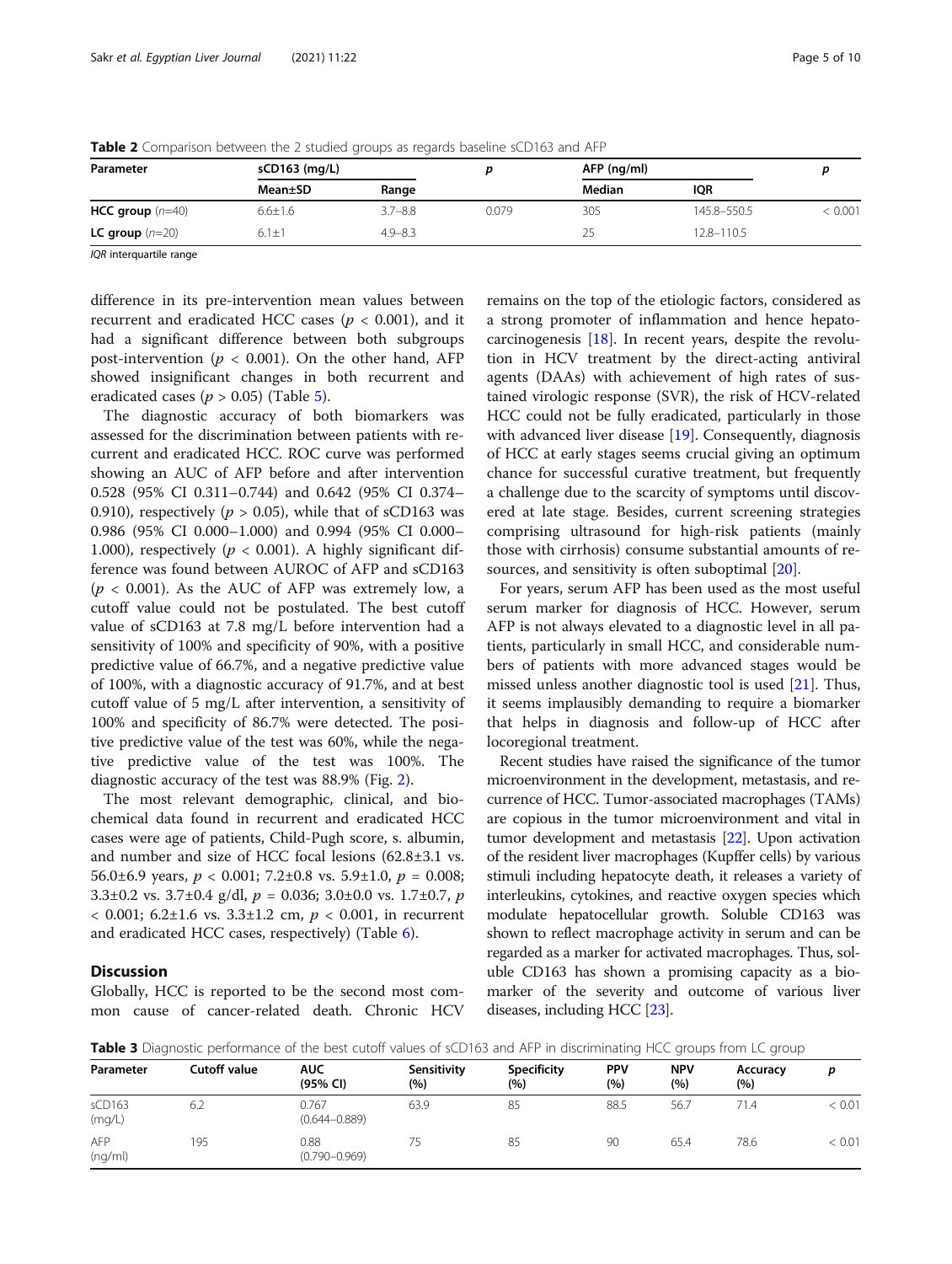<span id="page-5-0"></span>

In this study, we aimed at evaluating the diagnostic value of serum level of sCD163 as a tumor marker for HCC and studying its prognostic performance before and after locoregional therapies.

Sixty subjects were included in the present study, classified into 2 groups: group I (HCC group) including 40 randomly selected patients with HCV-related liver cirrhosis and HCC (excluding BCLC class D) who underwent either RFA or TACE, and group II (LC group) including 20 age- and sex-matched patients with HCVrelated liver cirrhosis only. Among the randomly selected HCC patients, 4 were excluded due to portal vein thrombosis; thus, 36 patients were subjected to locoregional treatment according to the selective criteria for intervention.

Among HCC patients, males were predominantly affected (28 males (70%) vs. 12 females (30%)); a result

that is in accordance with a recent single-center Egyptian study that aimed at identifying the trend, possible risk factors, and any pattern change of HCC over a decade, [[24\]](#page-9-0) showing a significant increase in male proportion from 82.5 to 87.6% ( $p = 0.009$ ), M/F from 5:1 to 7:1 in periods I (1993–1997) and II (1998–2002), respectively. This finding might be explained in part by exposure to risk factors and sex hormones. It has been speculated that estrogens, androgens, degree of iron deposition, and difference in ethnicity could modulate hepatocarcinogenesis and explain the higher incidence of HCC in men [\[25](#page-9-0)].

For HCC diagnosis, the present study did not demonstrate any significant difference in serum sCD163 levels between patients with HCC and LC patients ( $p = 0.079$ ), yet AFP showed a significant difference between the 2 groups with a median value much higher in HCC group

**Table 4** Pre- and post-intervention values of AFP and sCD163 in all treated HCC cases ( $n=36$ )

| Parameter                              | <b>Pre-intervention value</b> | <b>Post-intervention value</b> |                        |  |
|----------------------------------------|-------------------------------|--------------------------------|------------------------|--|
| $AFP$ (ng/ml) median (IQR)             | 327 (154.5–687)               | 280 (202.8-768)                | $0.66^{\circ}$         |  |
| $sCD163$ (mg/L) mean $\pm$ SD          | $6.5 \pm 1.5$ (3.7–8.8)       | $3.1 \pm 2.5$ (0.8–9.2)        | $< 0.001^{\mathrm{b}}$ |  |
| <sup>a</sup> Wilcoxon signed rank test |                               |                                |                        |  |

<sup>b</sup>Paired t test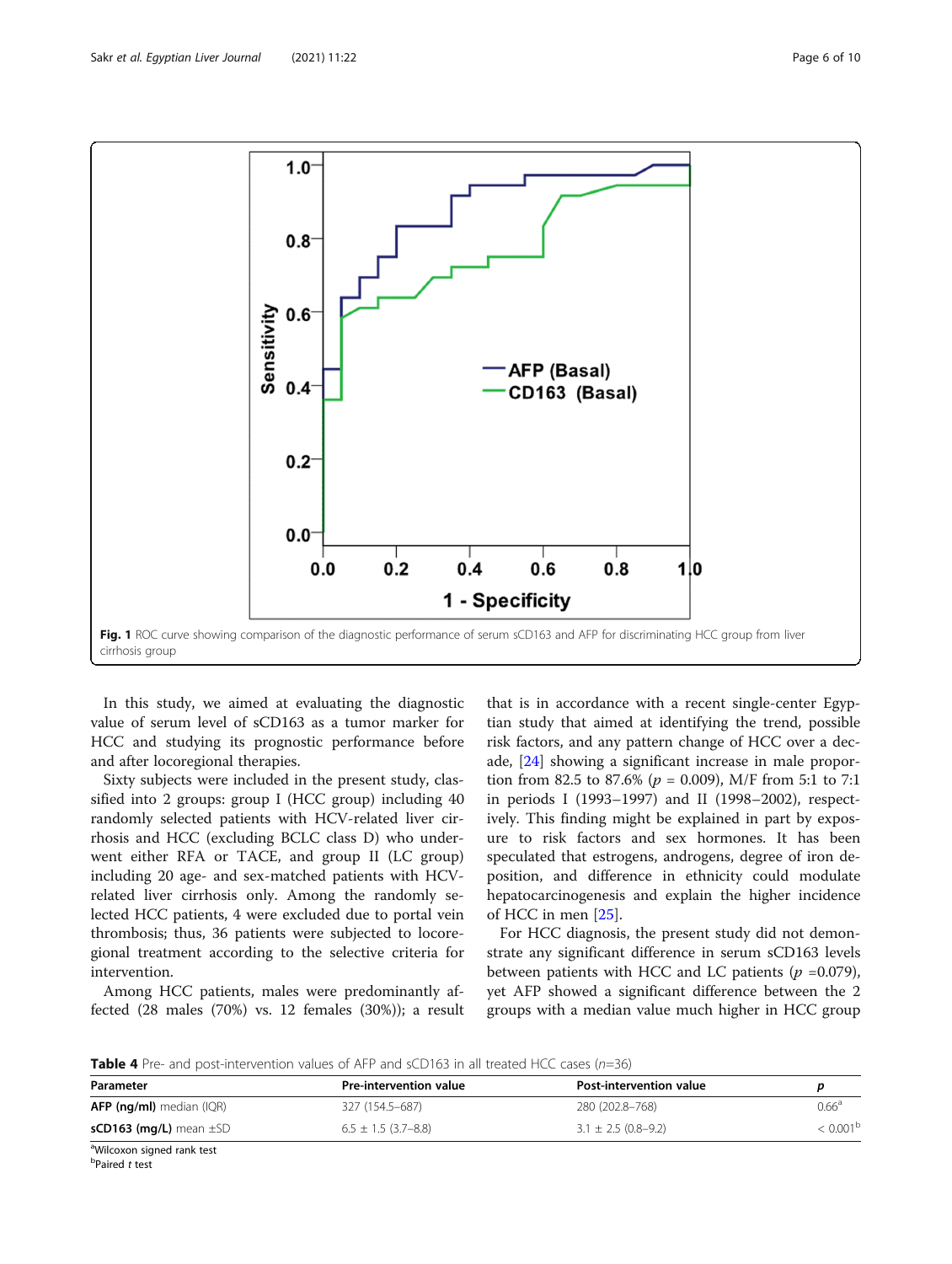<span id="page-6-0"></span>Table 5 AFP and sCD163 in recurrent and eradicated HCC cases pre- and post-locoregional intervention

| Variable                 | Recurrent HCC cases $(n=6)$ | Eradicated HCC cases $(n=30)$ | р                    |
|--------------------------|-----------------------------|-------------------------------|----------------------|
| AFP (ng/ml)              |                             |                               |                      |
| <b>Pre-intervention</b>  |                             |                               | $0.832$ <sup>a</sup> |
| Median (IQR)             | 356 (232.5-502.5)           | 305 (138.5 - 742.5)           |                      |
| <b>Post-intervention</b> |                             |                               |                      |
| Median (IQR)             | 365 (235.8-1999.8)          | 249 (182-634)                 | $0.279$ <sup>a</sup> |
| р                        | $0.832^{b}$                 | 0.279 <sup>b</sup>            |                      |
| sCD163 (mg/L)            |                             |                               |                      |
| <b>Pre-intervention</b>  |                             |                               | < 0.001 <sup>c</sup> |
| Mean±SD                  | $8.4 \pm 0.4$               | $6.1 \pm 1.4$                 |                      |
| <b>Post-intervention</b> |                             |                               |                      |
| Mean±SD                  | $10.3 \pm 1.6$              | $2.3 \pm 1.4$                 | < 0.001 <sup>c</sup> |
| р                        | 0.022 <sup>d</sup>          | < 0.001 <sup>d</sup>          |                      |

<sup>a</sup>Mann-Whitney (*U*) test<br><sup>b</sup>Wilcoxon rank sum tes

Wilcoxon rank sum test

<sup>c</sup>Independent *t* test<br><sup>d</sup>Paired *t* test  $d$ Paired t test

 $(p < 0.001)$ . These results might be explained by the fact that sCD163 expression is significantly increased in liver tissues of chronic HCV patients, correlated well with the degree of hepatic fibrosis and cirrhosis, which is in line with another recent publication confirming sCD163 as a fibrosis predictor [[26](#page-9-0)]. Moreover, an anecdotal study reported elevated levels of plasma sCD163 in patients with acute and chronic viral hepatitis [[27\]](#page-9-0). Taken together, all these findings could explain the poor diagnostic value of sCD163 in differentiating HCC from mere liver cirrhosis.

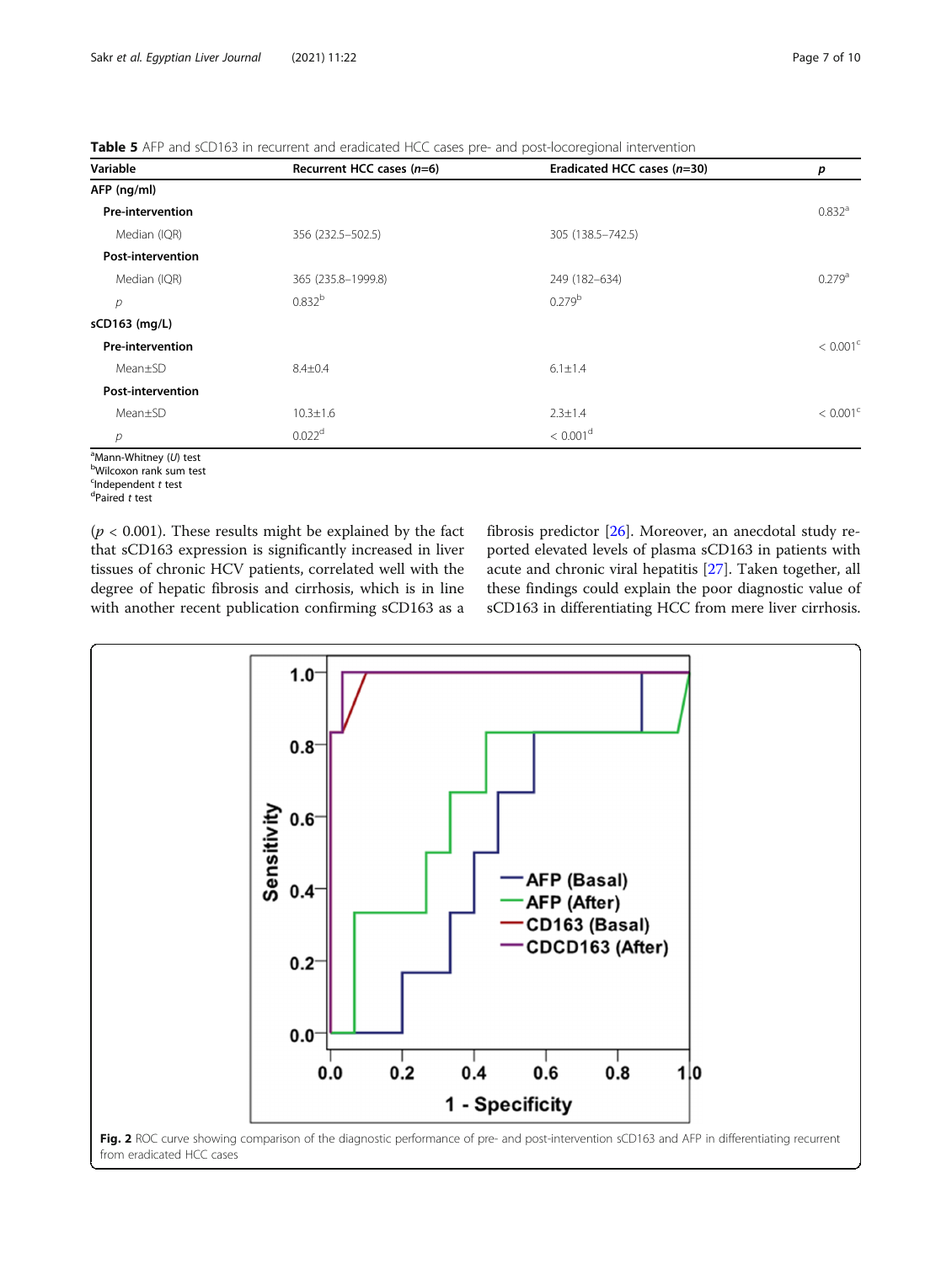<span id="page-7-0"></span>Table 6 Demographic, clinical and biochemical parameters among recurrent and eradicated HCC cases

| Parameter                                 |                | Recurrent HCC cases $(n=6)$ | Eradicated HCC cases (n=30) | p                  |  |
|-------------------------------------------|----------------|-----------------------------|-----------------------------|--------------------|--|
| Age (years)                               |                | $62.8 \pm 3.1$              | 56 ±6.9                     | < 0.001            |  |
| BMI ( $\text{Kg/m}^2$ )                   |                | $24.5 \pm 1.6$              | $24.7 \pm 2.3$              | 0.869              |  |
| Gender                                    | Male $n$ (%)   | 5(83.3)                     | 20 (66.7)                   | 0.643 <sup>a</sup> |  |
|                                           | Female $n$ (%) | 1(16.7)                     | 10(33.3)                    |                    |  |
| Child-Pugh score                          |                | $7.2 \pm 0.8$               | $5.9 + 1.0$                 | 0.008              |  |
| ALT (U/L)                                 |                | 67.8±38.9                   | $54.3 \pm 26.2$             | 0.295              |  |
| AST (U/L)                                 |                | 62.8±41.4                   | 56.8±29.5                   | 0.672              |  |
| $ALP$ (U/L)                               |                | 80.0±24.5                   | 79.5±24.7                   | 0.964              |  |
| S. albumin (g/dl)                         |                | $3.3 \pm 0.2$               | $3.7 + 0.4$                 | 0.036              |  |
| T. bilirubin (mg/dl)                      |                | $1.7 + 0.5$                 | $1.5 + 0.4$                 | 0.198              |  |
| D. bilirubin (mg/dl)                      |                | $0.8 + 0.2$                 | $0.7 + 0.2$                 | 0.119              |  |
| <b>INR</b>                                |                | $1.6 + 0.4$                 | $1.3 \pm 0.4$               | 0.118              |  |
| Hemoglobin (g/dL)                         |                | $9.6 \pm 1.9$               | $10.2 \pm 1.4$              | 0.358              |  |
| WBCs $(\times 10^3/\text{mL})$            |                | $4.2 \pm 2.4$               | $5.3 \pm 2.3$               | 0.301              |  |
| Platelets ( $\times$ 10 <sup>3</sup> /mL) |                | 159.2±21.6                  | $146.2 \pm 37.4$            | 0.42               |  |
| S. creatinine (mg/dL)                     |                | $0.92 \pm 0.33$             | $0.84 \pm 0.34$             | 0.598              |  |
| S. sodium (mEq/L)                         |                | 137.3±4.1                   | 137.5±3.7                   | 0.907              |  |
| S. potassium (mEq/L)                      |                | $4.1 \pm 0.7$               | $4.0 \pm 0.5$               | 0.841              |  |
| Number of HCC lesions                     |                | $3.0 + 0.0$                 | $1.7 + 0.7$                 | < 0.001            |  |
| Size of HCC lesions (cm)                  |                | $6.2 \pm 1.6$               | $3.3 \pm 1.2$               | < 0.001            |  |

<sup>a</sup>Fisher's exact test

That is why the difference in sCD163 level was insignificant between the 2 groups in our study.

Moreover, sCD163 shows an inferior sensitivity, specificity, and overall accuracy to that of AFP in discriminating HCC from LC groups. The AUC of sCD163 was lower than that of AFP (0.767 vs. 0.880), indicating that AFP had a better diagnosing accuracy.

Interestingly, in the present study, sCD163 was significantly higher among patients with portal vein invasion ( $p < 0.001$ ). That result agreed with those made by Ling-Qun et al. [\[28](#page-9-0)] who stated that soluble CD163 was significantly higher among patients with microvascular invasion ( $p=$  0.037). Most notably, sCD163 is a specific marker for the M2 macrophage which produces a variety of matrix metalloproteinase and chemokines such as MMP-2, CCL18, and CCL22 that facilitate cancer microvascular invasion [\[29](#page-9-0)].

Contradictory to our results, Konstantin et al. [[30](#page-9-0)] stated that there was no association between sCD163 and vascular invasion.

On comparing the values of sCD163 and AFP before and after locoregional intervention, of notice, sCD163 showed a marked decline after intervention  $(3.1 \pm 2.5)$ post-intervention vs.  $6.5 \pm 1.5$  pre-intervention;  $p$ < 0.001), while AFP showed insignificant decline after intervention ( $p = 0.66$ ). As observed in previous studies, sCD163 activity in HCC patients had a significant decrease after 1 month of intervention with TACE or RFA. Besides, its activity decreased close to the normal level, showing that serum CD163 activity appeared to be correlated with curative effect, thus might have an important value in post-treatment monitoring of HCC patients [\[30](#page-9-0), [31](#page-9-0)].

Currently, there is a clinical need for monitoring the outcome of HCC prior to locoregional therapy to assess susceptibility and predict tumor response to locoregional therapies, and thus, an exploration of effective predictive indicators is of great significance and of great value in adopting timely treatment strategies to avoid recurrence and improve outcomes of HCC patients [\[32,](#page-9-0) [33](#page-9-0)]. To our knowledge, there is still limited number of studies that have investigated whether sCD163 could predict the prognosis of HCC patients treated with TACE or RFA. In the present work, sCD163 showed a good predictive value in comparing patients who were successfully eradicated and those who had failed locoregional treatment. At baseline, sCD163 had higher values in patients who had HCC recurrence after intervention as compared to eradicated cases (8.4  $\pm$  0.4 vs. 6.1  $\pm$  1.4 mg/L;  $p < 0.001$ ). Also, during follow-up after intervention, there was a notable decline in sCD163 in eradicated cases from 6.1  $\pm$  1.4 to 2.3  $\pm$  1.4 mg/L ( $p$  < 0.001), while those who had HCC recurrence showed a significant increase from 8.4  $\pm$  0.4 to 10.3  $\pm$  1.6 mg/L ( $p = 0.022$ ).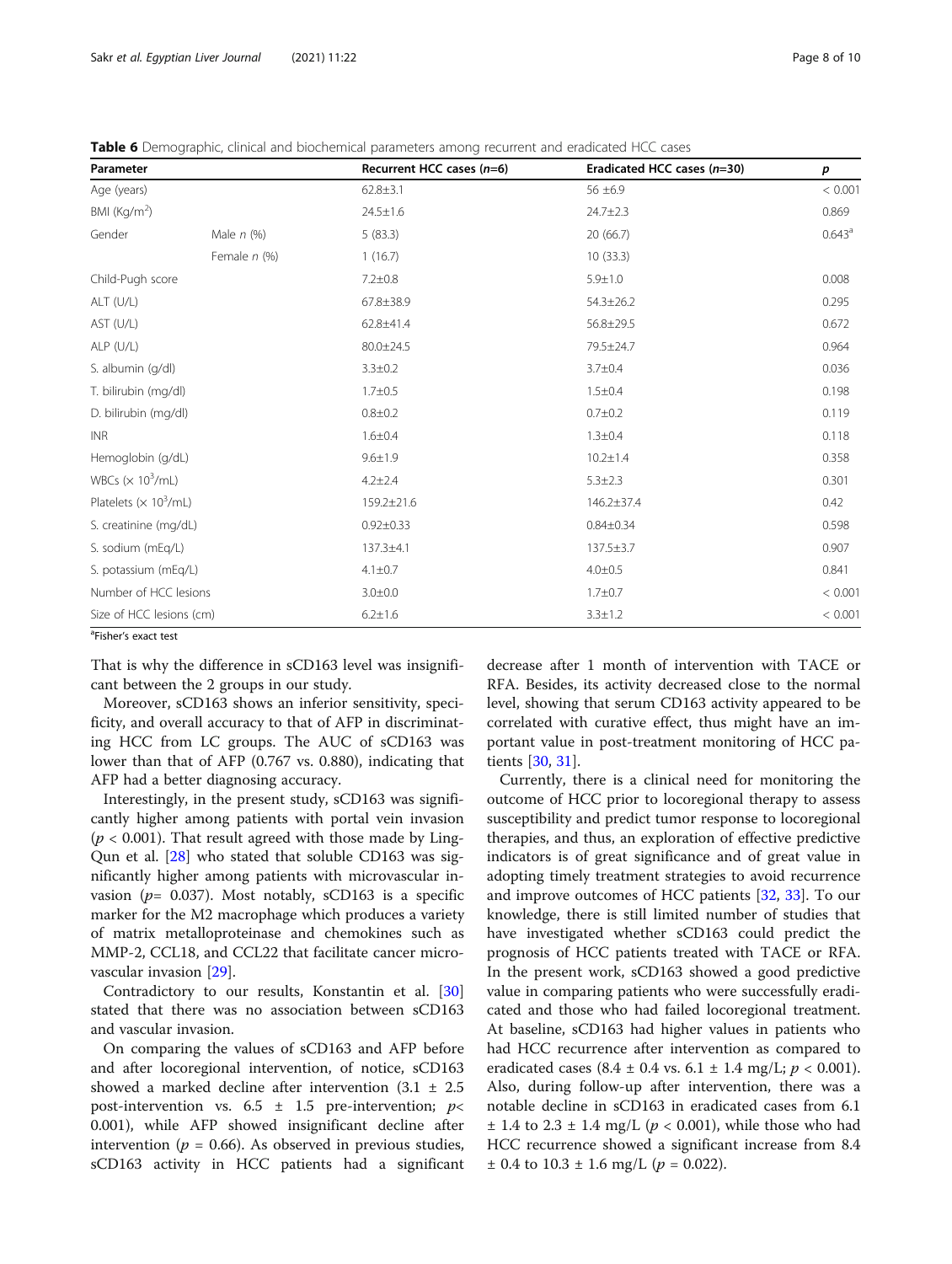<span id="page-8-0"></span>The diagnostic accuracy of both AFP and sCD163 was assessed for discriminating between patients with recurrent HCC and those with eradicated HCC. AUC of AFP was low both before and after intervention 0.528 (95% CI 0.311–0.744) and 0.642 (95% CI 0.374–0.910), respectively ( $p > 0.05$ ), while sCD163 showed a significantly higher AUC, 0.986 (95% CI 0.000–1.000) and 0.994 (95% CI 0.000–1.000), respectively ( $p < 0.001$ ). At baseline, the best cutoff of sCD163 to predict HCC recurrence was 7.8 mg/L, and post-intervention, it was 5 mg/L. Thus, this study highlights the importance of sCD163 as a prognostic predictor in ablative therapy for HCC, which has an intrinsic problem of unavailability of histopathological prognostic features. These findings agreed with Konstantin et al. [[30\]](#page-9-0) who found that patients with high level of basal soluble CD163 with cutoff ≥8.0 mg/L had shorter progression-free survival. Also, these results were supported by Shabo and Svanvik [[34](#page-9-0)] who reported that soluble CD163 is not only a parameter of macrophage activation but also an indicator of the M2 polarization of tumor-associated macrophage which support tumor progression. Consistently, recent studies introduced by Mark et al. [[35\]](#page-9-0) reported that increased plasma concentration of the soluble form of CD163 "a marker of alternatively activated M2" has been associated with poor survival in HCC patients indicating that M2 macrophage may be a potential target for HCC immunotherapy.

Some limitations should be considered in the present work. The number of studied populations was relatively small; CD163 levels were not assessed at different stages of HCC as regards tumor size and number; the followup period had to be extended to a more prolonged time.

# Conclusions

It is concluded from this study that sCD163 has no reliable role as a diagnostic marker for HCC, yet it has a good prognostic role in predicting the tumor response to locoregional therapies as it showed a significant decline in eradicated cases of HCC after treatment.

### Abbreviations

AASLD: American Association for the Study of Liver Disease; AFP: Alphafetoprotein; BCLC: Barcelona Clinic Liver Cancer; CT: Computed tomography; EIA: Enzyme immunoassay; ELISA: Enzyme-linked immunosorbent assay; HCC: Hepatocellular carcinoma; HCV: Hepatitis C virus; LT: Liver transplantation; MRI: Magnetic resonance imaging; PVT: Portal vein thrombosis; ROC: Receiver operating characteristic; RFA: Radiofrequency ablation; sCD163: Soluble CD163; TACE: Transarterial chemoembolization; TAM: Tumor-associated macrophage

#### Acknowledgements

The authors express their gratitude to the members of the clinical Pathology Department, Faculty of Medicine, Ain Shams University, for their valuable participation.

### Authors' contributions

MAS had made substantial contribution to the design in this study by collecting and revising the data. She had followed up the patients after treatment and shared in writing the manuscript. KAHM had made substantial contribution to the conception and analysis and revised the work and shared in writing the manuscript. AMH had contributed to the study by doing the interventional radiologic procedures and shared in revising and drafting the work. MHF had revised and tabulated the data and helped in statistical analysis of the collected data. ASA had shared in revising all the manuscript data and participated in its final revisions. ES is the corresponding author. He collected the data, revised the statistical analysis of all data, and shared in writing the manuscript and its publication. All authors have read and approved the submitted version of manuscript. Each author agreed to be personally accountable for his own contributions and ensured that questions related to the accuracy or integrity of any part of the work are appropriately investigated and resolved.

#### Funding

The study was not funded.

### Availability of data and materials

The datasets used and analyzed during the current study are available from the corresponding author on reasonable request.

### Declarations

### Ethics approval and consent to participate

The study was performed according to the ethical standards for human experimentation and in accordance with the ethical principles of the 1975 Declaration of Helsinki that was granted by the local Ethics Committee of Ain Shams University. Before enrollment in the study and after explaining the aim of the study and the nature of the investigations and interventions required, an informed written consent was obtained from all participants. Ethics committee's reference number 000017585.

#### Consent for publication

Not applicable.

### Competing interests

The authors declare that they have no competing interests.

#### Author details

<sup>1</sup>Department of Internal Medicine, Faculty of Medicine, Ain Shams University, Cairo, Egypt. <sup>2</sup>Department of Radiology, Faculty of Medicine, Ain Shams University, Cairo, Egypt.

## Received: 16 January 2021 Accepted: 10 March 2021 Published online: 27 March 2021

#### References

- 1. Akinyemiju T, Abera S, Ahmed M, Alam N, Alemayohu MA et al (2017) The burden of primary liver cancer and underlying etiologies from 1990 to 2015 at the global, regional, and national level. JAMA Oncol 3(12):1683–1691. <https://doi.org/10.1001/jamaoncol.2017.3055>
- Yang JD, Hainaut P, Gores GJ, Amadou A, Plymoth A, Roberts LR (2019) A global view of hepatocellular carcinoma: trends, risk, prevention and management. Nat Rev Gastroenterol Hepatol 16(10):589–604. [https://doi.](https://doi.org/10.1038/s41575-019-0186-y) [org/10.1038/s41575-019-0186-y](https://doi.org/10.1038/s41575-019-0186-y)
- 3. D'souza S, Lau Ck K, Coffin CS, Patel TR (2020) Molecular mechanisms of viral hepatitis induced hepatocellular carcinoma. World J Gastroenterol 26(38):5759–5783. <https://doi.org/10.3748/wjg.v26.i38.5759>
- Zhang ZQ, Meng H, Wang N, Liang LN, Liu LN, Lu SM, Luan Y (2014) Serum microRNA 143 and microRNA 215 as potential biomarkers for the diagnosis of chronic hepatitis and hepatocellular carcinoma. Diagn Patho 9(1):135. <https://doi.org/10.1186/1746-1596-9-135>
- 5. Cho YK, Kim JK, Kim MY, Rhim H, Han JK (2009) Systematic review of randomized trials for hepatocellular carcinoma treated with percutaneous ablation therapies. Hepatology 49(2):453–459. [https://doi.](https://doi.org/10.1002/hep.22648) [org/10.1002/hep.22648](https://doi.org/10.1002/hep.22648)
- 6. Xie ZB, Wang XB, Peng YC, Zhu SL, Ma L, Xiang BD, Gong WF, Chen J, You XM, Jiang JH, Li LQ, Zhong JH (2015) Systematic review comparing the